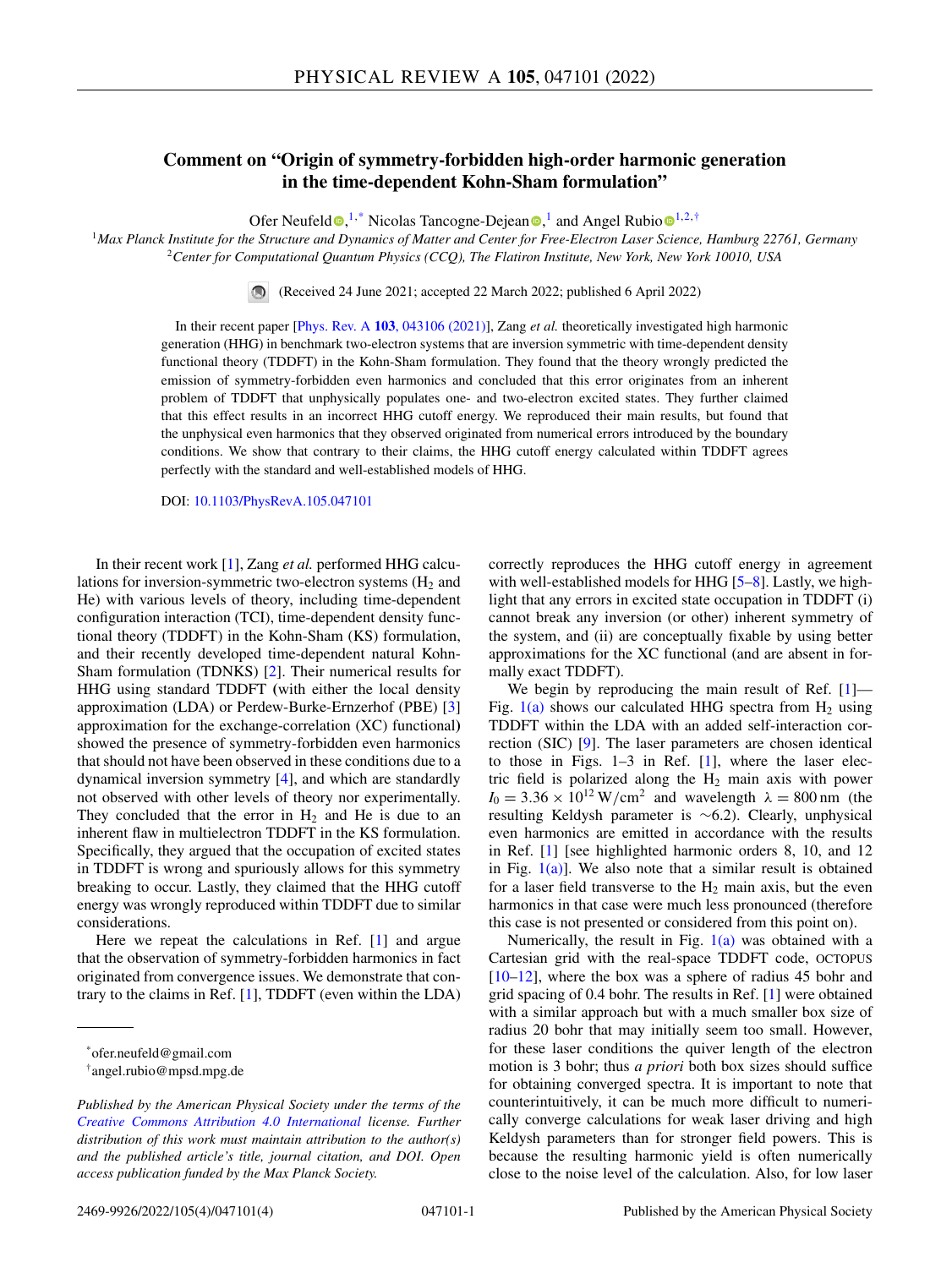<span id="page-1-0"></span>

FIG. 1. Origin of spurious even harmonics in HHG calculations from  $H_2$ . (a) HHG spectra from  $H_2$  calculated with KS-TDDFT with a 15 bohr wide CAP. (b) Same as (a) but with a 30 bohr wide CAP. (c) Same as (a) but for a SAE model from the TDSE. (d) Same as (b) but for a SAE model from the TDSE. Arrows highlight positions of unphysical even harmonics for the narrow absorber, and their absence in the wide absorber case. HHG yield is presented in logarithmic scale (with basis 10).

powers low-energy electrons are ionized that are difficult to absorb in the boundaries  $[13]$ ; these can also lead to spurious reflections or numerical instability **(**especially for very long laser pulses as those used in Ref.  $[1]$  and Fig.  $1(a)$  (20 optical cycles long)). Figure  $1(a)$  was calculated with a 15 bohr wide complex absorbing potential (CAP), which is usually sufficient to obtain well-converged HHG spectra. In contrast, Fig.  $1(b)$  shows HHG spectra in the exact same conditions as those in Fig.  $1(a)$ , but with a CAP that is 30 bohr wide. It clearly shows that the spurious even harmonic emission is almost fully suppressed. This suggests that the unphysical even harmonics are a result of convergence issues.

To further show that the unphysical emission in Fig.  $1(a)$ is not a fundamental consequence of TDDFT or its approximations, we repeat a similar calculation for a single-activeelectron (SAE) model of  $H<sub>2</sub>$  (such models are commonly employed in the HHG community [\[14–17\]](#page-3-0)). For this model we use the following potential that has the correct asymptotic form and mimics some local screening effects (given in atomic units):

$$
V(r) = -\frac{0.5 + 0.5 \times e^{-(r - R_0)^2}}{\sqrt{(r - R_0)^2 + a}} - \frac{0.5 + 0.5 \times e^{-(r + R_0)^2}}{\sqrt{(r + R_0)^2 + a}},
$$
\n(1)

where  $R_0 = 0.6692$  bohr is half the equilibrium H-H spacing for the  $H_2$  molecule,  $r$  is the SAE radial coordinate, and *a* is a free parameter set to  $a = 0.102$  such that the model correctly reproduces the first ionization potential of  $H_2$ ,  $I_p$  = 15.4 eV. Figures  $1(c)$  and  $1(d)$  show results of calculations using this model potential in the exact same conditions as those in Figs.  $1(a)$  and  $1(b)$ , respectively. Clearly Fig.  $1(c)$ 

shows spurious even harmonics just as in the TDDFT case. Importantly though, Fig. 1(c) corresponds to a time-dependent Schrödinger equation (TDSE) calculation for a SAE which is formally exact, and which cannot be accused of leading to spurious even harmonics. Figure  $1(d)$  shows that with the wider CAP these errors again vanish. The fact that this error is reproduced with a SAE model directly shows that it does not originate from any inherent problem in KS-TDDFT for multielectron systems. Notably, in Ref. [\[1\]](#page-3-0) the authors performed calculations for atomic hydrogen which is a oneelectron system, but did not show such errors. We believe that this might be a result of the lower  $I_p$  of atomic hydrogen (e.g., even worse errors came up in Ref. [\[1\]](#page-3-0) for He which has an even higher  $I_p$ ). Similarly, the errors go away for higher laser powers (also seen in Ref. [\[1\]](#page-3-0)) because the Keldysh parameter is reduced and an apparent convergence is obtained (since the harmonic spectrum is dominated by faster electrons for which the reflection error is smaller).

We also point out that in one-dimensional (1D) systems one can perform numerically exact calculations with large spatial box sizes without resorting to absorbing boundaries (because the grid is sufficiently large to avoid reflections). We have performed such TDDFT calculations for a 1D model of  $H_2$  in conditions similar to those in Fig. 1, and have similarly seen only odd harmonics being emitted (not presented). Overall, we see no evidence that KS-TDDFT is breaking any inherent symmetry of the system.

Another point worth discussing is that symmetry-breaking harmonics can also appear in HHG in standard conditions due to symmetry-breaking elements in the laser-matter system itself (e.g., the laser pulse envelope and its final duration, and the system occupying more than one Floquet state) [\[4,18–20\]](#page-3-0).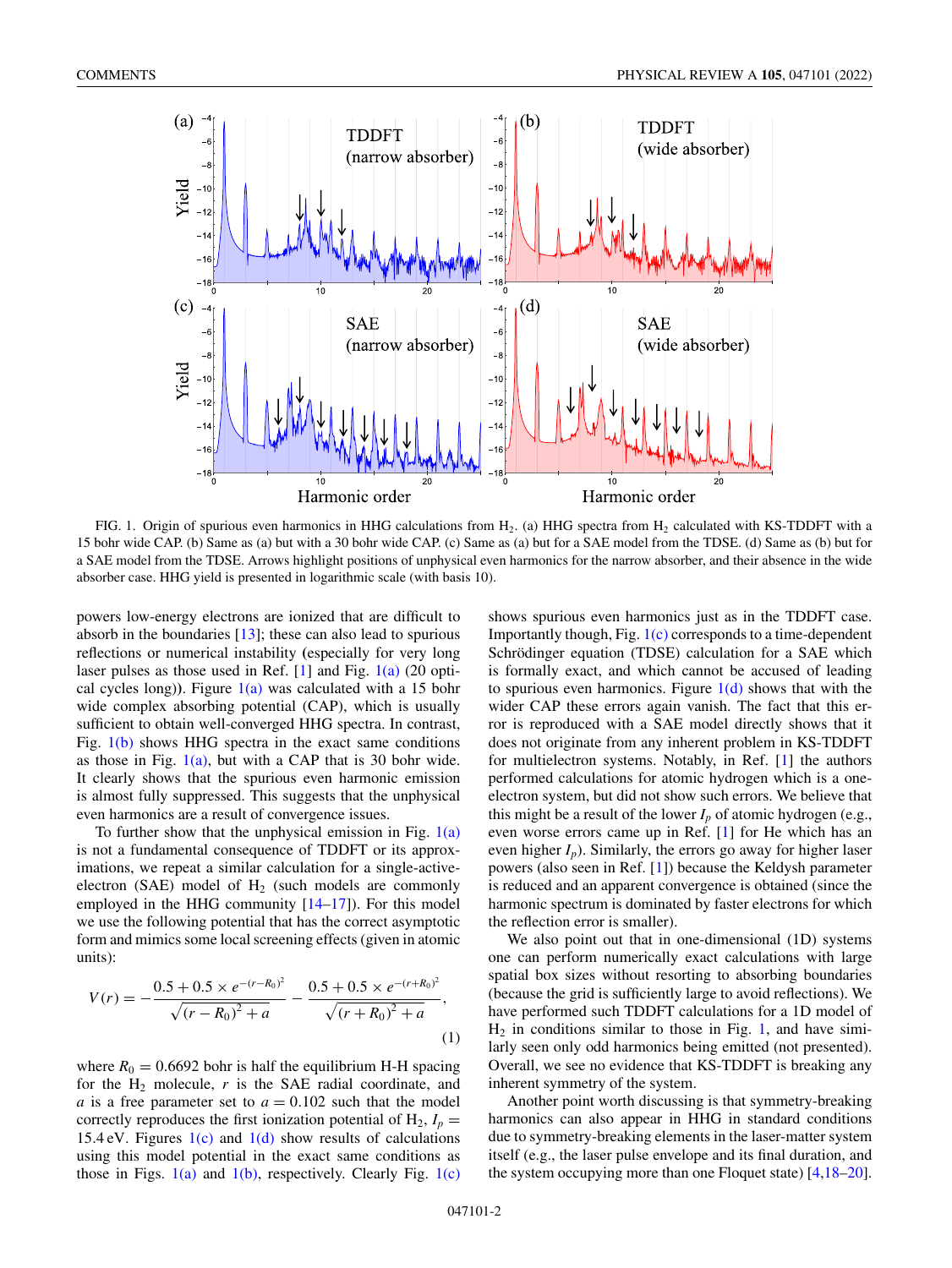

FIG. 2. HHG cutoff energy scaling with respect to laser power in TDDFT. Plots show HHG spectra from H<sub>2</sub> calculated with TDDFT in the same approach as in Fig. [1\(b\),](#page-1-0) but for various laser powers. Red dashed lines denote the *Ip*, red solid lines denote the Lewenstein model cutoff prediction, and dashed blue lines signify the numerical cutoff. Odd harmonics are highlighted by gray lines. HHG yield is presented in logarithmic scale (with basis 10).

Moreover, TDDFT describes nonlinear equations of motion (because the XC potential depends on the time-dependent density); thus, harmonic selection rules might also be broken by imperfections in the approximations for the XC functional [\[21\]](#page-3-0). Nonetheless, in this particular case we find that these issues are not the source of the symmetry-breaking harmonics.

Lastly, we address the claims in Ref. [\[1\]](#page-3-0) that TDDFT leads to an incorrect cutoff energy as compared to the Lewenstein model of HHG  $[6]$ . Figure 2 presents calculations in  $H_2$  with the same approach as in Fig.  $1(b)$ , but for laser powers ranging from  $10^{13}$  to  $10^{14}$  W/cm<sup>2</sup>. In each subplot the  $I_p$  is highlighted in dashed red, the cutoff harmonic is highlighted in blue, and the cutoff prediction from the Lewenstein model  $(I_p + 3.17U_p)$ where  $U_p$  is the laser ponderomotive energy) is highlighted in red. The results agree extremely well, always within one harmonic order, as expected for long-duration laser driving pulses. Some deviations are expected due to approximations in the Lewenstein model (e.g., Coulomb focusing effects and electron-electron interactions that are neglected), but these should be small. We therefore conclude that the incorrect scaling discussed in Ref. [\[1\]](#page-3-0) was a result of several errors: (i) Zang *et al.* incorrectly defined the cutoff as the last harmonic order above noise level. This definition is sometimes used experimentally, but is inappropriate when comparing theory to the Lewenstein model where the cutoff energy is defined as the start of an exponential drop in yield. This cutoff definition originates from analytical considerations arising from the saddle-point method applied in the Lewenstein model itself—energy conservation can only be obtained above the cutoff for imaginary times, leading to an exponentially decaying harmonic yield [\[6–8\]](#page-3-0). In that sense, it is conceptually not reasonable to compare cutoff energies defined as the last observable harmonic above noise level to the analytical formula from the Lewenstein model. We highlight that with the correct definition, results in Ref. [\[1\]](#page-3-0) make much more sense for TDDFT, while the TDNKS formulation seems to incorrectly describe the HHG cutoff and plateau (the response seems largely perturbative). (ii) The box size used in Ref. [\[1\]](#page-3-0) was too small, causing an artificial saturation of the cutoff for higher laser powers. (iii) The fitting procedure used in Ref. [\[1\]](#page-3-0) was possibly incorrect **(**as Eq.(5) in Ref. [\[1\]](#page-3-0) has a redundant 1.3 factor in front of the  $I_p$  that should be negligible in these conditions).

In summary, we could not find any evidence for an intrinsic error introduced by TDDFT that breaks inherent symmetries of the light-matter Hamiltonian (and such evidence cannot be obtained from unconverged numerical results). Additionally, if such hypothetical errors were indeed present and non-negligible, they may be suppressed by employing better approximations for the XC functional (beyond PBE) and would not appear in formally exact TDDFT. We also showed that the HHG cutoff energy agrees perfectly with standard